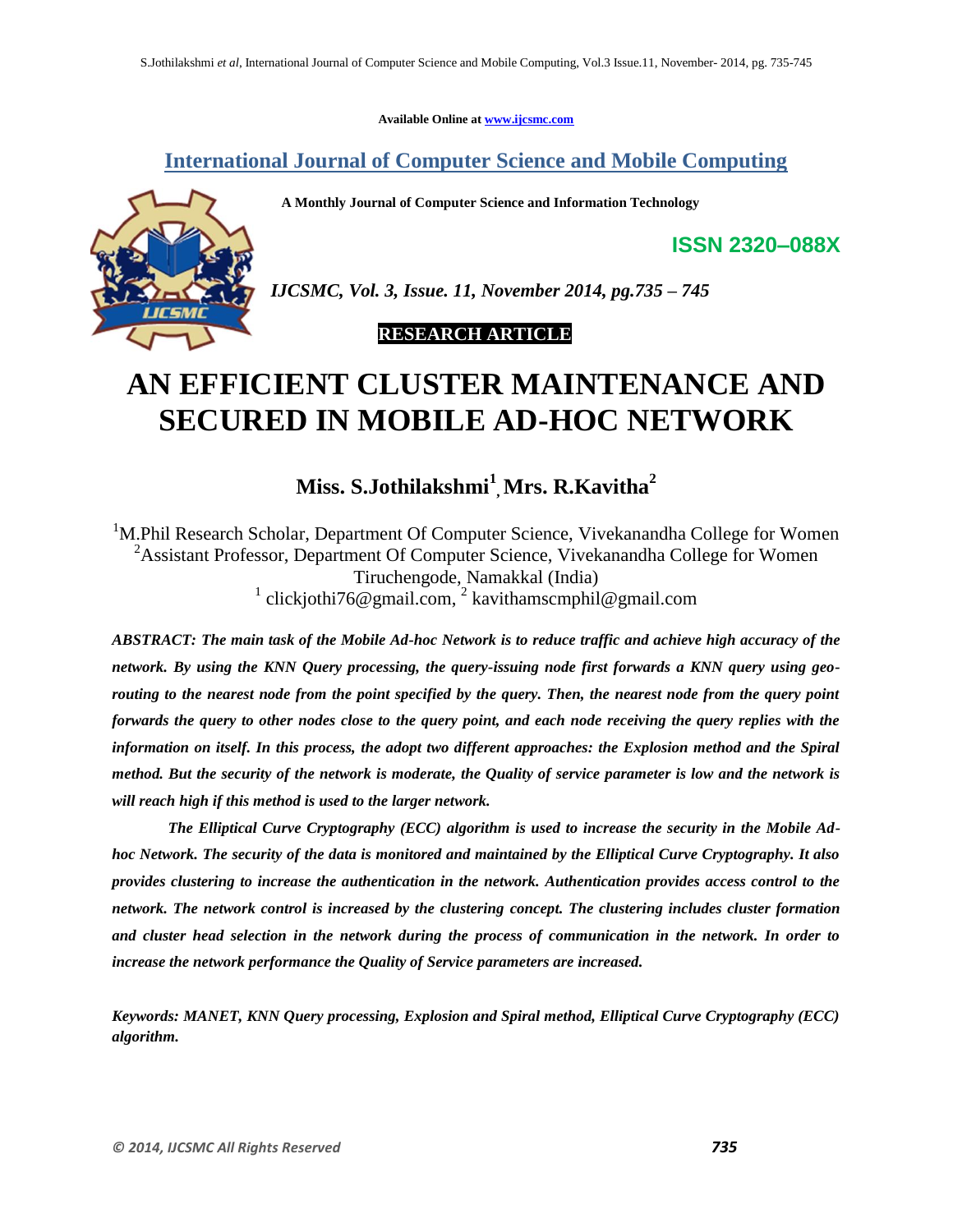## **1. INTRODUCTION**

Mobile Ad-hoc Networks (MANET) are self configuring and self-organizing multi hop wireless networks where, the network structure changes dynamically. In a MANET nodes (hosts) communicate with each other via wireless links either directly or relying on other nodes as routers. The nodes in the network not only acts as hosts but also as routers that route data to/from other nodes in network The operation of MANETs does not depend on preexisting infrastructure or base stations. Network nodes in MANETs can move freely and randomly.

#### **1.1 Aodv Routing Protocol**

As mobile ad hoc networks are characterized by a multi-hop network topology that can change frequently due to mobility, efficient routing protocols are needed to establish communication paths between nodes, without causing excessive control traffic overhead or computational burden on the power constrained devices.

 There are two types of routing protocols which are reactive and proactive. In reactive routing protocols the routes are created only when source wants to send data to destination whereas proactive routing protocols are table driven. Being a reactive routing protocol AODV uses traditional routing tables, one entry per destination and sequence numbers are used to determine whether routing information is up-to-date and to prevent routing loops.

 The maintenance of time-based states is an important feature of AODV which means that a routing entry which is not recently used is expired. The neighbors are notified in case of route breakage. The discovery of the route from source to destination is based on query and reply cycles and intermediate nodes store the route information in the form of route table entries along the route. Control messages used for the discovery and breakage of route are as follows :

- Route Request Message (RREQ),
- Route Reply Message (RREP),
- Route Error Message (RERR),
- HELLO Messages.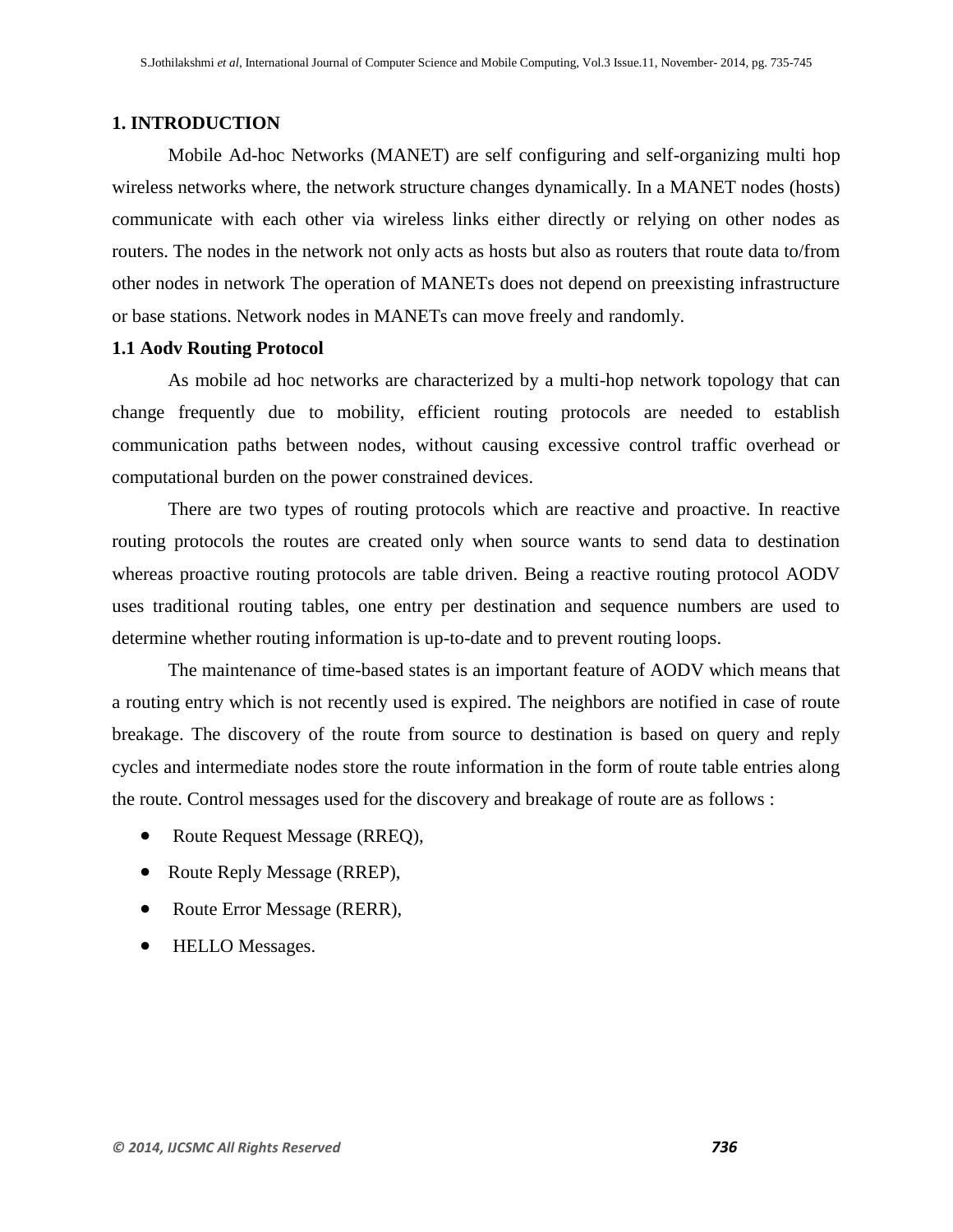#### **2. METHODOLOGY**

#### **2.1 Elliptical Curve Cryptography**

The Elliptical Curve Cryptography (ECC) algorithm is used to increase the security in the Mobile Ad-hoc Network. Cryptography is generally used to provide data security in the Mobile Ad-hoc Network. The multi hop network is constructed to increase the parameters of the network Quality of Service (QOS) parameters are increased.

Public-key cryptography is based on the [intractability](http://en.wikipedia.org/wiki/Intractability_(complexity)#Intractability) of certain mathematical problems. Early public-key systems are secure assuming that it is difficult to [factor](http://en.wikipedia.org/wiki/Integer_factorization) a large integer composed of two or more large prime factors. For elliptic-curve-based protocols, it is assumed that finding the [discrete logarithm](http://en.wikipedia.org/wiki/Discrete_logarithm) of a random elliptic curve element with respect to a publicly known base point is infeasible — this is the "Elliptic Curve Discrete Logarithm Problem" or ECDLP.

The primary benefit promised by ECC is a smaller key size, reducing storage and transmission requirements, i.e. that an elliptic curve group could provide the same level of security afforded by an RSA-based system with a large modulus and correspondingly larger key – e.g., a 256-bit ECC public key should provide comparable security to a 3072-bit RSA public key.

For current cryptographic purposes, an elliptic curve is a [plane curve](http://en.wikipedia.org/wiki/Plane_curve) over a finite field (rather than the real numbers) which consists of the points satisfying the equation

$$
y^2 = x^3 + ax + b,
$$

along with a distinguished [point at infinity,](http://en.wikipedia.org/wiki/Point_at_infinity) denoted  $\infty$ .

## **Key Generation**

Key generation is an important part where it has to generate both public key and private key. The sender will be encrypting the message with receiver's public key and the receiver will decrypt its private key. Now, it have to select a number d'within the range of 'n'.

Using the following equation it can generate the public key

$$
Q = d * P
$$

 $d =$  the random number selected within the range of (1 to n-1).

P is the point on the curve.

 $\mathcal{P}$  is the public key and d' is the private key.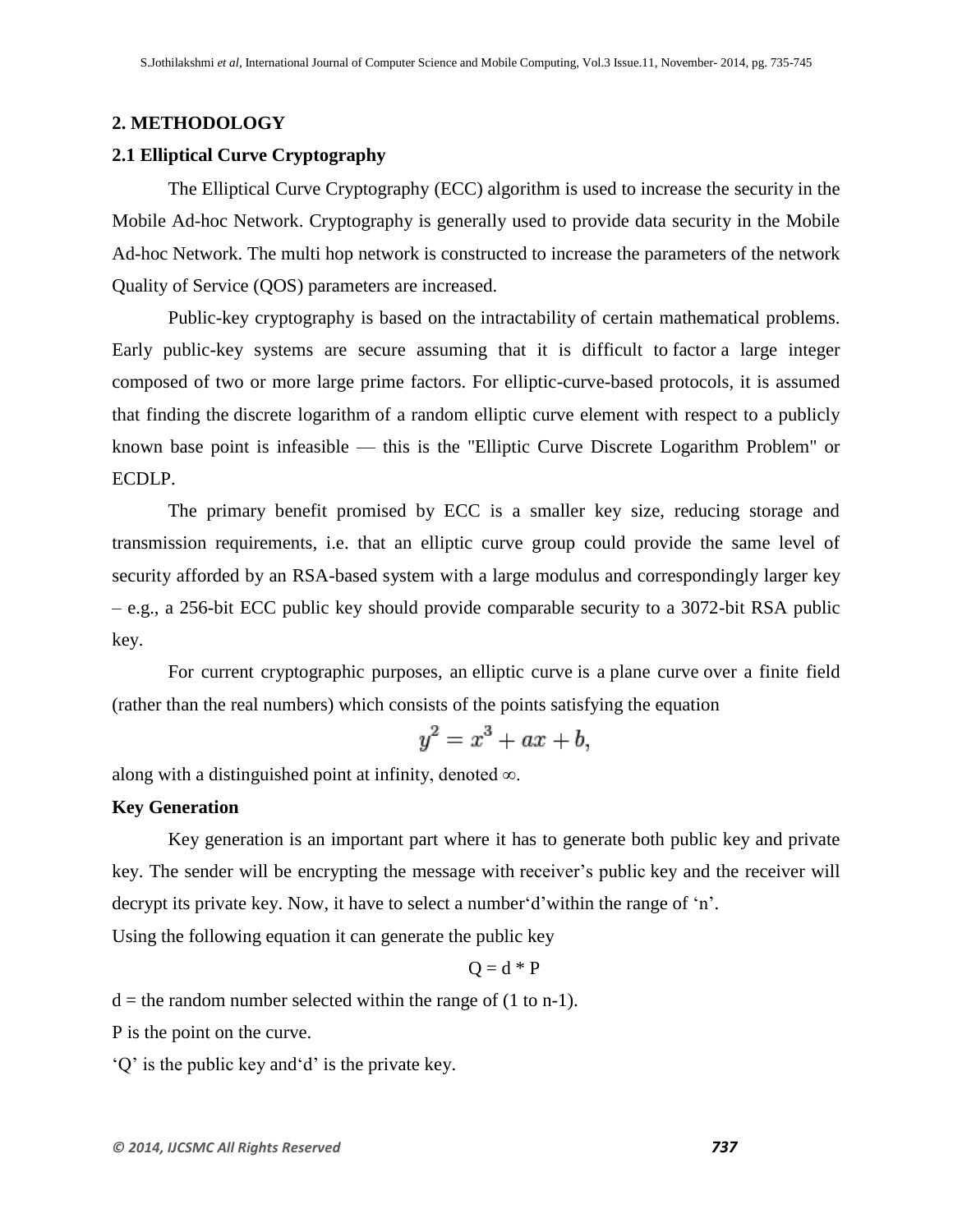## **Encryption**

Let 'm' be the message are sending. It has to represent this message on the curve. This has in-depth implementation details. All the advance research on ECC is done by a company called certicom.

Consider *'m'* has the point *'M'* on the curve *'E'*. Randomly select 'k' from [1 - (n-1)].

Two cipher texts will be generated let it be **C1**and**C2.**

```
C1 = k^*PC2 = M + k*Q
```
C1 and C2 will be send.

#### **Decryption**

It has to get back the message 'm' that was send to us,

$$
M = C2 - d * C1
$$

M is the original message that it have send.

#### **Proof**

How does it get back the message,

 $M = C2 - d*C1$ 

'M' can be represented as 'C2 –  $d^*Cl$ '

 $C2 - d*C1 = (M+k*Q) - d*(k*P)$  [C2=M+k\*Q and C1=k\*P]

 $=M+k*d*P-d*k*P$  [cancelling out k\*d\*p]

=M [original Message]



**Figure 2.1(a):Public-Key Cryptosystem: Secrecy and Authentication**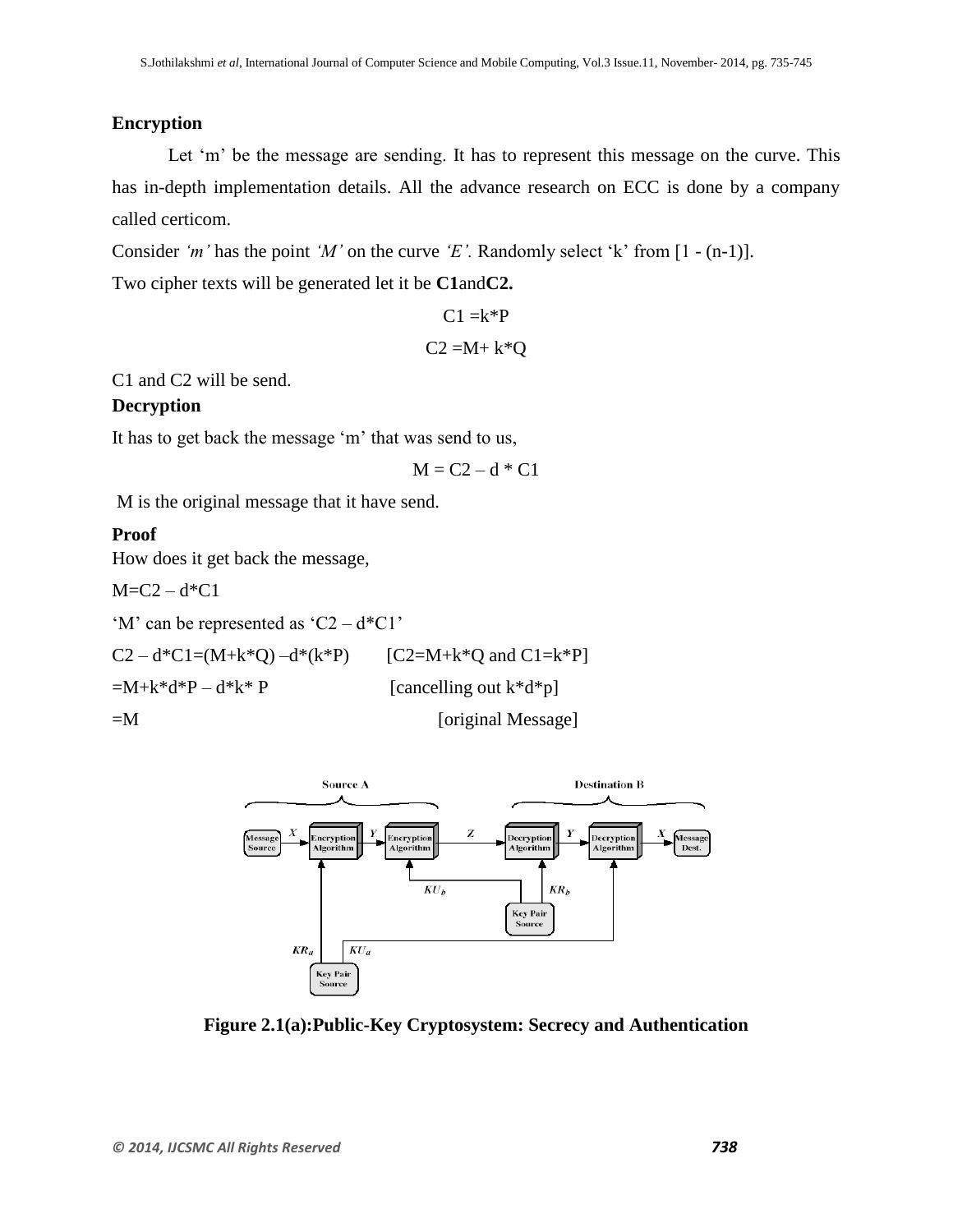

**Figure 2.1(c):Authentication**

## **2.2 Topology Discovery**

The introduce a new path cost metric which is based on the distance between two neighbor nodes, hop count to sink node and the residual energy of node. This metric is very useful in path selection. Topology discovery is used to provide the structure to the network. In general the random topologies are employed. The location of the node is identified by the concurrent values.

#### **2.3 Dynamic Cluster Maintenance**

In general the group of node is called cluster. One of the node is act as a cluster head inside the cluster. The scheme uses stateless clusters in which all the ordinary node in the cluster maintain only the previous hop and corresponding sink. This means the cluster head does not need to maintain information on its children in its cluster, which simplifies cluster maintenance considerably.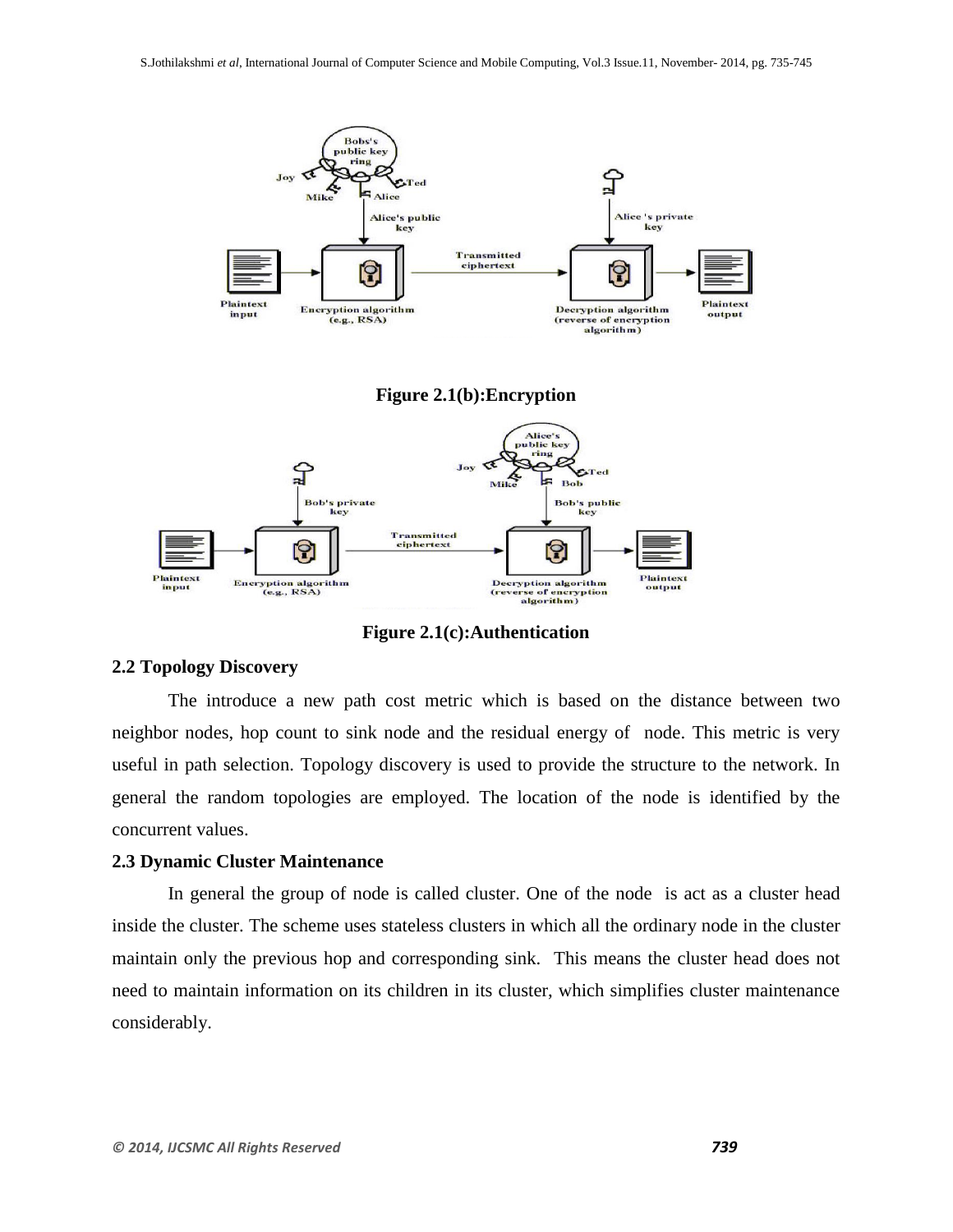#### **Cluster Formation and Cluster Head Selection**

In general, the Cluster is referred as the formation of the group of nodes in the network and the cluster head is called as; it is head among the cluster children. At the end of the Top-Disc topology discovery process, the node network is divided into n clusters and each cluster is represented by one node, which is called the cluster head. The cluster head is able to reach all the nodes in the cluster directly because they are all within its communication range. On behalf of using the cluster and the cluster head concept in the network can increase the tolerance of the network. The network monitoring are also increased by using this concept.

## **2.4 Cluster Path Switching**

Introduce mechanisms for path switching when the energy of the nodes in original primary path has dropped below a certain level. This allows us to distribute energy consumption more evenly among the nodes in the network. To increase the energy efficiency of the network the path switching concept is introduced.

#### **3. EXPERIMENTS AND RESULTS**

#### **Manet Topology Design**

The Network topology is represented in this design. The formation of the network is carried out in the random manner. This is the beginning stage of the data transmission in the network. The speed of the network animator window 2.0ms. There are totally 50 nodes present in the network for processing.



**Figure 3.1 : MANET Topology Design**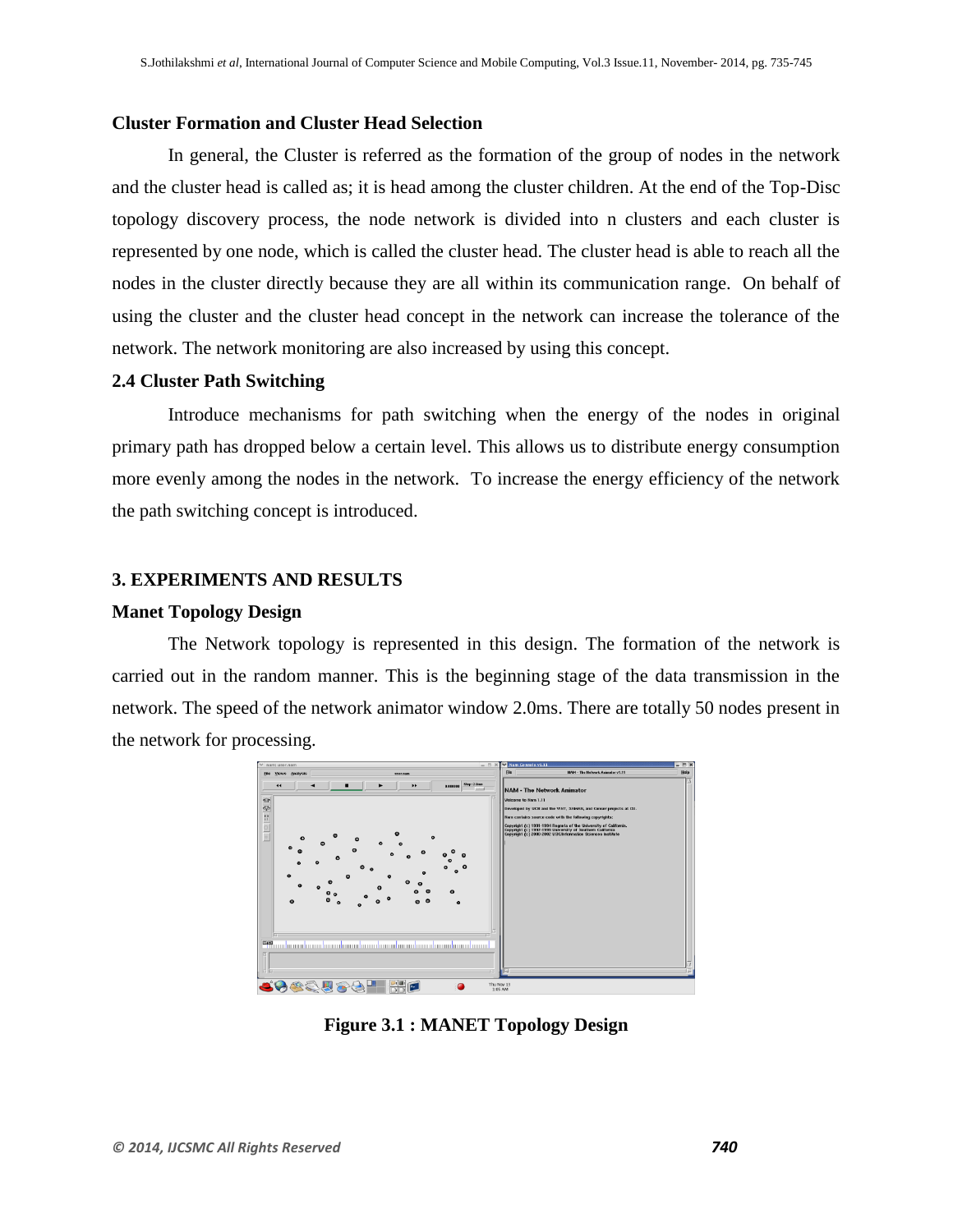## **Manet Topology With Cluster Formation**

The cluster formation is identified in this animator window. There are five clusters are created. Here cluster 1 consist of 5 nodes, cluster 2 consist of 7 nodes, cluster 3 consist of 4 nodes, cluster 4 consist of 5 nodes, cluster 5 consist of 5 nodes in the network. The speed of the network animator window is 2.0ms.



**Figure 3.2 : MANET Topology With Cluster Formation**

#### **Manet Topology With Data Transmission In Clusters**

In this design, 50 nodes have been created and a transmission range is established. Since the nodes are mobile they keep moving independently. The data packets are sent to various nodes from source to destination. The acknowledgement is obtained when the data packet is received by the destination node. The data loss takes place when destination receives different data packets from various source nodes. So, to avoid the data loss time interval is used that is, within the time interval only the data packet can be sent from source to destination.



**Figure 3.3 : MANET Topology With Data Transmission In Clusters**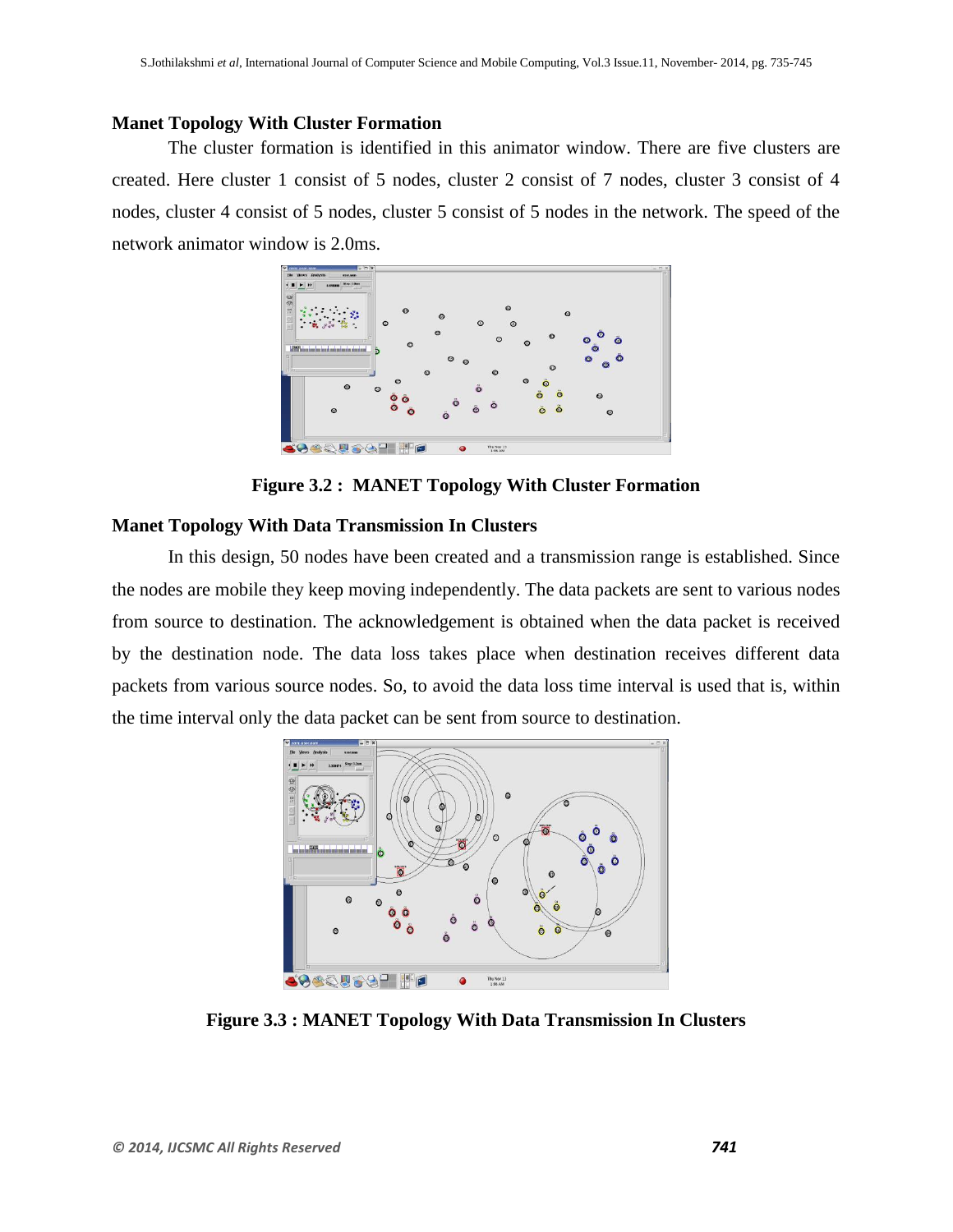#### **Manet Topology Design With Data Transmission**

The mobility of the nodes are identified in the window. The data transmission is also carried out with reduced loss in the network. The data transmission of the cluster 2 is high compared to the other clusters in the network. The speed of the network animator window is 2.0ms. The time period of the data transmission is 9.4564s.



**Figure 3.4 : MANET Topology Design With Data Transmission**

## **X-Graph For Bandwidth Vs Number Of Packet Transmitted**

The X-graph is designed between the Bandwidth and the number of data packet transferred in the network during the process of communication in the network. While compared with the existing method and the proposed method performed well in terms of bandwidth in the network. The Bandwidth achieved by the proposed method is 9.100mpbs. The Bandwidth achieved by the existing method is 7.500mpbs.



**Figure 3.5 : X- Graph For Bandwidth Vs Number Of Packet Transmitted**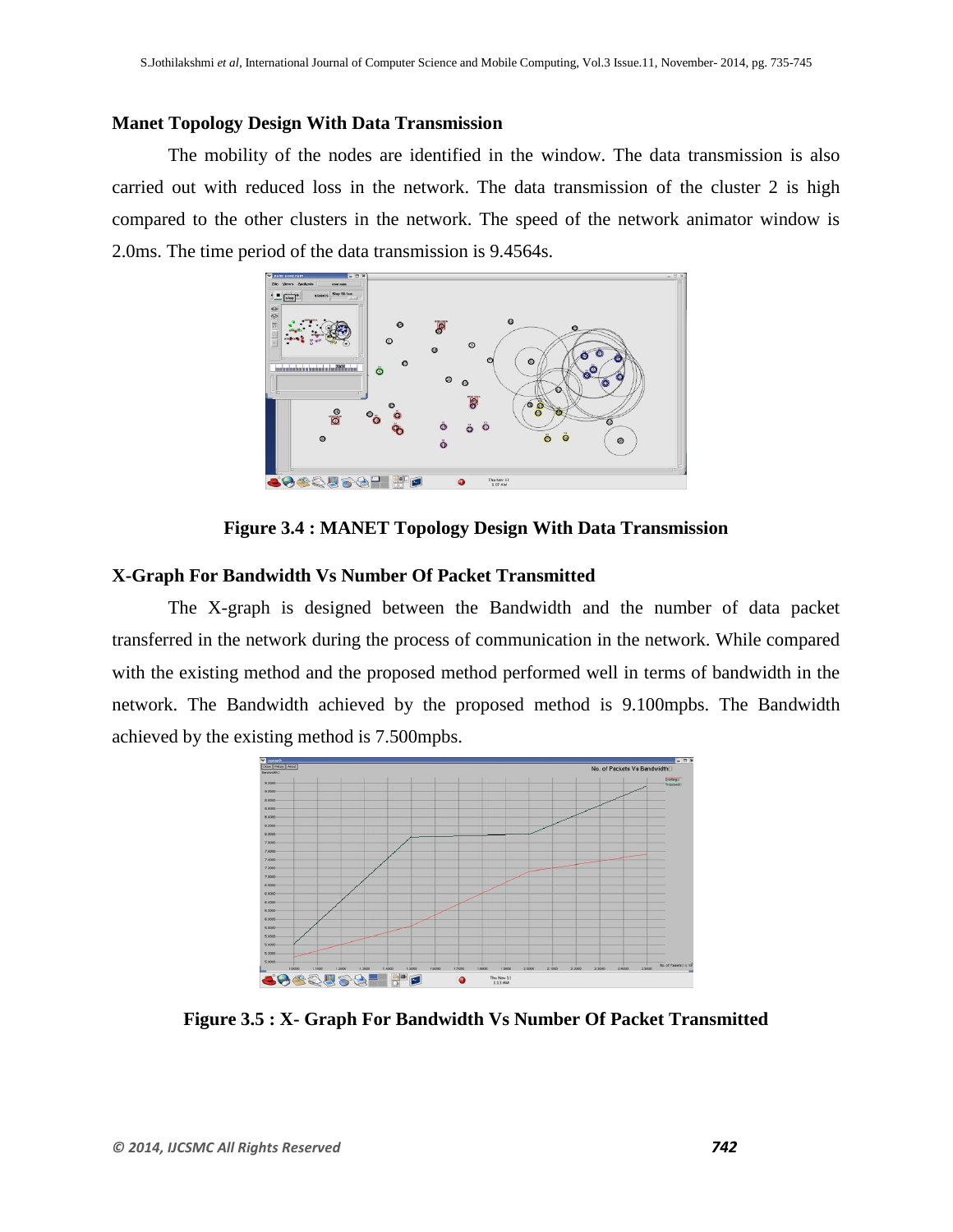## **X-Graph For Mobility Vs Delay**

The X-graph is designed between the Mobility and the Delay in the network during the process of communication in the network. While compared with the existing method and the proposed method performed well in terms of delay in the network. The delay produced by the existing method is 19.500s and the delay produced by the proposed method is 16.100s.



**Figure 3.6 : X-Graph For Mobility Vs Delay**

#### **X-Graph For Throughput Vs Delivery Ratio**

The X-graph is designed between the Throughput and the Delivery Ratio of the network during the process of communication in the network. While compared with the existing method and the proposed method performed well in terms of delay in the network. The delivery ratio of the existing method is 65.3 and the delivery ratio of the proposed method is 89.5.



**Figure 3.7: X-Graph For Throughput Vs Delivery Ratio**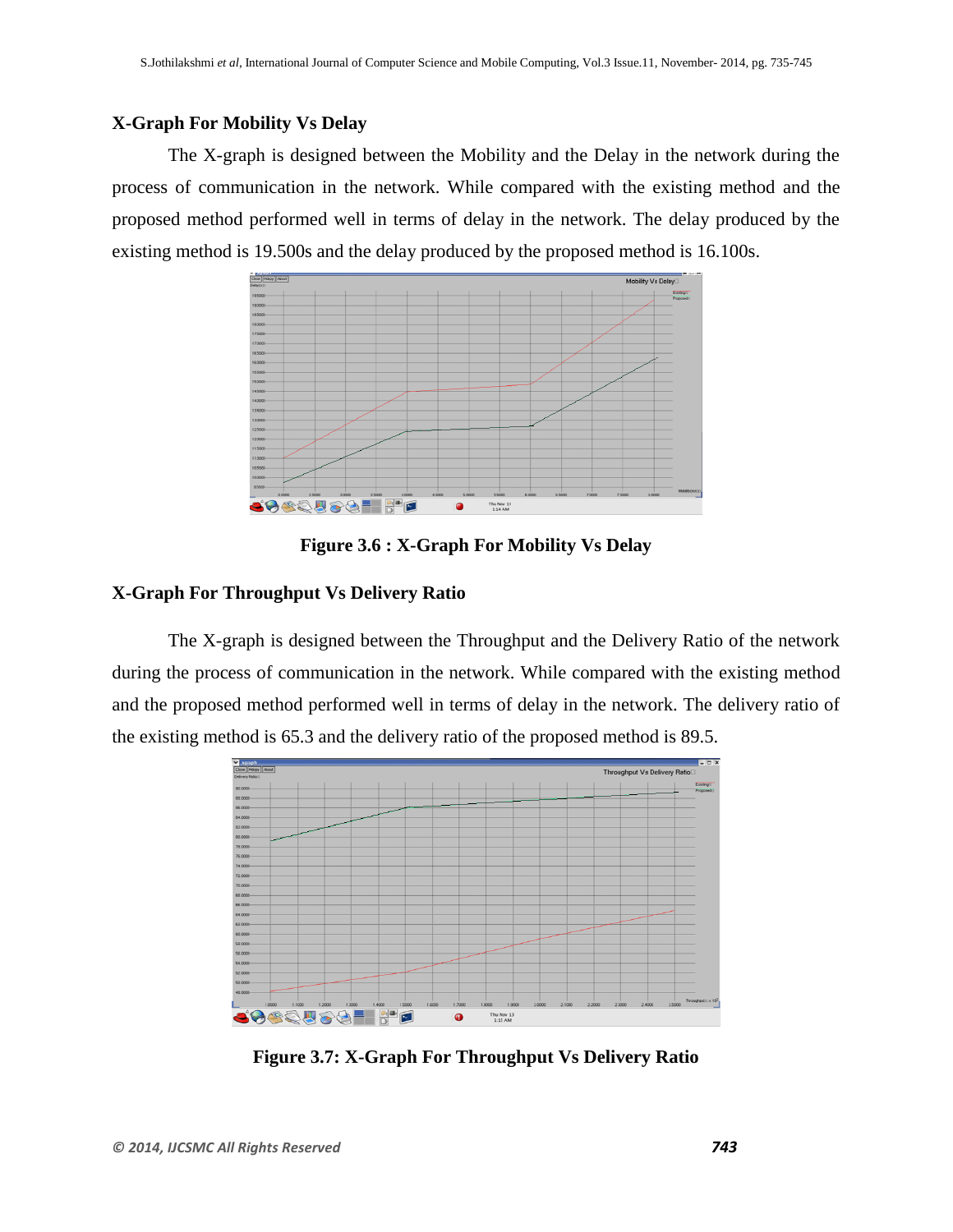#### **CONCLUSION**

The Elliptical Curve Cryptography (ECC) algorithm is used to increase the security in the Mobile Ad-hoc Network. With the security model, the proposed method is also suitable for the larger network. The security is the main goal of this project. The encryption and the decryption process is carried out by the elliptical curve cryptography method. The segmented secrete key method is also followed for strong authentication in the network.It also provides clustering to increase the authentication in the network. Authentication provides access control to the network. The network control is increased by the clustering concept. The clustering includes cluster formation and cluster head selection in the network during the process of communication in the network. The result shows that the delay of the proposed method is low. The bandwidth and the throughput is increased in the proposed method when compared with the existing method.

#### **REFERENCES**

[1] T. Camp, J. Boleng, and V. Davies, "A survey of mobility models for ad hoc network research, "Wireless Commun. Mobile Comput., vol. 2, no. 5, pp. 483–502, 2002.

[2]C.-Y.Chow,M.F.Mokbel,andH.V.Leong, "Onefficient and scalable support of continuous queries in mobile peer-to-peer environments,"IEEE Trans. Mobile Comput., vol. 10, no. 10, pp. 1473–1487, Oct. 2011.

[3] T. Hara and S. K. Madria, "Consistency management strategies for data replication in mobile ad hoc networks,‖IEEE Trans. Mobile Comput., vol. 8, no. 7, pp. 950–967, Jul. 2009.

[4] M. Heissenbüttel, T. Braun, T. Bernoulli, and M. Walchli, "BLR: Beacon-less routing algorithm for mobile ad-hoc networks, "Comput. Commun., vol. 27, no. 11, pp. 1076–1086, 2004.

[5] Y.-B. Ko and N. H. Vaidya, "Flooding-based geocasting protocols for mobile ad hoc networks,"Mobile Netw. Applicat.,vol.7,no.6, pp. 471–480, 2002.

[6] T. P. Nghiem, A. B. Waluyo, and D. Taniar, "A pure peer-to-peer approach for kNN query processing in mobile ad hoc networks," Pers. Ubiquit. Comput., vol. 17, no. 5, pp. 973–985, Jun. 2013.